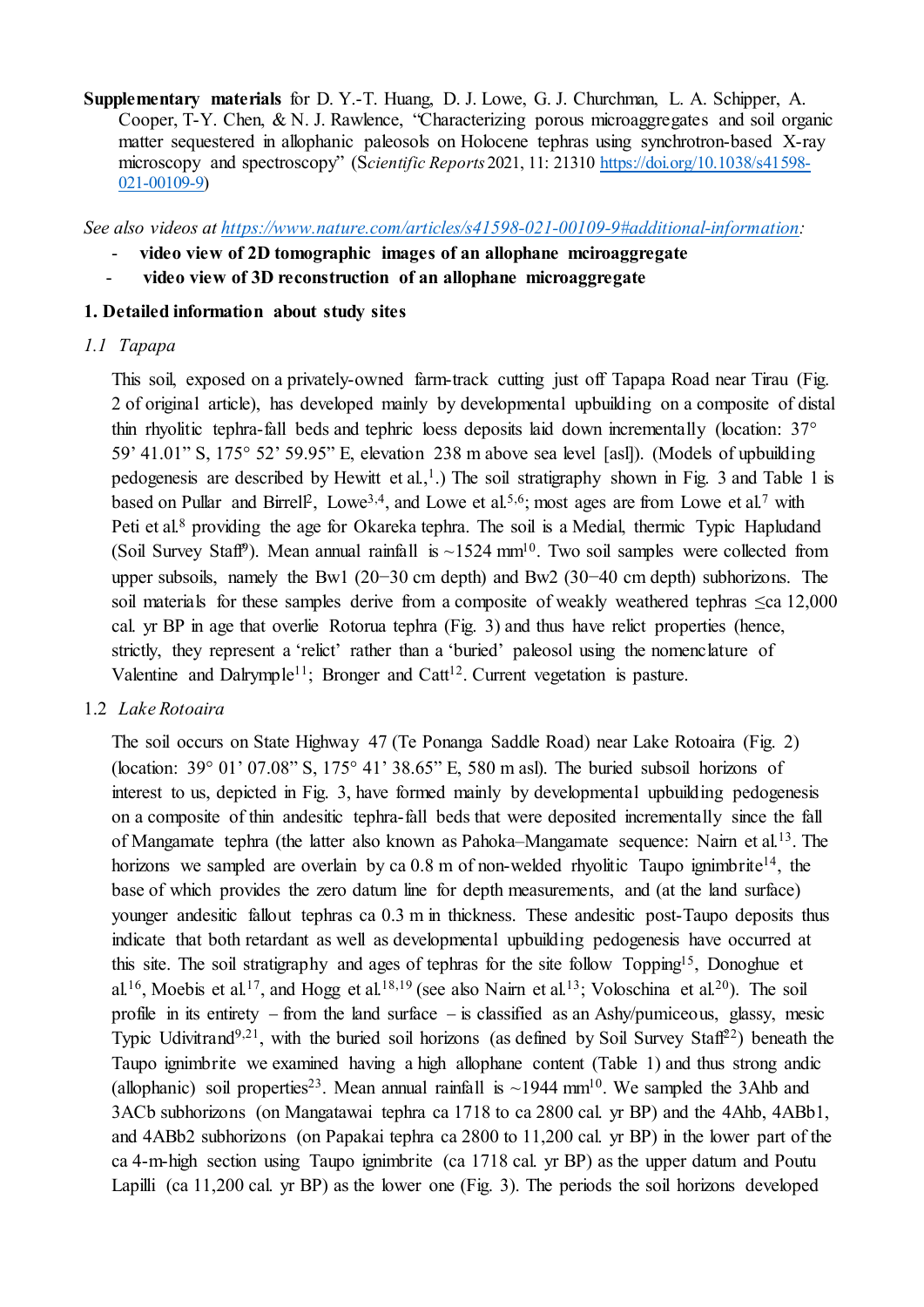at the land surface were ca 1082 cal. years (3Ahb, 3ACb) and up to ca 8400 cal. years (4Ahb, 4ABb1, 4ABb2) (Table 1). Current vegetation is native podocarp-broadleaf forest.

### 1.3 *Brett Rd and Ashton Dairies Pit*

The soil on *Brett Rd* near Mount Tarawera (location: 38° 17' 53.53" S, 176° 28 52.83" E, elevation 452 m asl) (Fig. 2) has developed by retardant upbuilding on five relatively thick rhyolitic tephra beds (all fall beds except Taupo ignimbrite) as marked in Fig. 3. The soil stratigraphy is based on  $Cole<sup>24</sup>$ , Lowe et al.<sup>5</sup>, McDaniel et al.<sup>23</sup>, and Hartemink et al.<sup>25</sup>; ages are from Lowe et al.<sup>7</sup>. Mean annual rainfall is  $\sim$ 1464 mm<sup>10</sup>. We sampled the 3ABb subhorizon (on Taupo tephra ca 1718 cal. yr BP), the 4Bwb subhorizon (on Whakatane tephra ca 5500 cal. yr BP), and the 5Ahb subhorizon (on Rotoma tephra ca 9400 cal. yr BP).

The soil at the *Ashton Dairies Pit* (on a privately-owned farm off Ash Pit Road, location: 38° 18' 09.82" S, 176° 32' 32.01" E, 444 m asl), with a mean annual rainfall  $\sim$ 1428 mm<sup>10</sup>, is very similar stratigraphically and in origin (retardant upbuilding) to the nearby Brett Rd profile. At Ashton Dairies, however, the Taupo tephra (comprising a basal fall bed overlain by non-welded pumiceous ignimbrite) is overlain by a thicker deposit (ca 1.45 m) of Kaharoa tephra (its base provides the zero datum line for depth measurements in Fig. 3) and (at the surface) ca 0.45 m of Tarawera tephra. Further, several of the buried soil horizons on the Taupo and Whakatane tephras at Ashton Dairies Pit (Fig. 3) show distinct morphological features associated with podzolisation6, an acidic soil-leaching process manifested as pale, enleached E horizons (denoted albic horizons) and as very dark brown to dark reddish-brown, humus- and/or sesquioxideenriched Bh or Bs horizons (denoted spodic horizons)<sup>9,25</sup>. For example, in Fig. 3, the profile at Ashton Dairies Pit shows a distinct grey albic horizon (denoted 3Eb) above the spodic 3Bhb horizon on Taupo tephra, and the uppermost horizon on the Whakatane tephra is also pale in colour and qualifies as an E horizon (denoted 4Eb) (see also Hartemink et al.<sup>25</sup>, p. 137). Consequently, uppermost B horizons on these tephras, rather than E horizons, were sampled: the 3Bhb subhorizon (on Taupo tephra ca 1718 cal. yr BP), the spodic 4Bsb subhorizon (on Whakatane tephra ca 5500 cal. yr BP), and the 5Ahb subhorizon (on Rotoma tephra ca 9400 cal. yr BP) (Table 1). At both sites, the amount of time the soil on Taupo tephra developed at the land surface was ca 1082 years (1718 minus 636 years [or AD 1314 minus 232]), Whakatane ca 3808 cal. years (5526 minus 1718 years), and Rotoma ca 3897 cal. years (9423 minus 5526 years) (Table 1). Both soils at Brett Rd and Ashton Dairies Pit are Fine-loamy/medial, mixed/glassy Typic Udivitrands<sup>9</sup>. Current vegetation at both sites is pasture.

### *1.4 Ages of soil horizons (paleosols)*

The ages, or age ranges, for the paleosols at the four study sites were derived using tephrochronology (see Figure 3, Table 1). The ages/age ranges reported in Table 1 represent the amount of time the tephra materials at each site were at or near the land surface undergoing weathering and pedogenesis (forming soil horizons by topdown soil processes) before their burial by subsequent tephra deposition.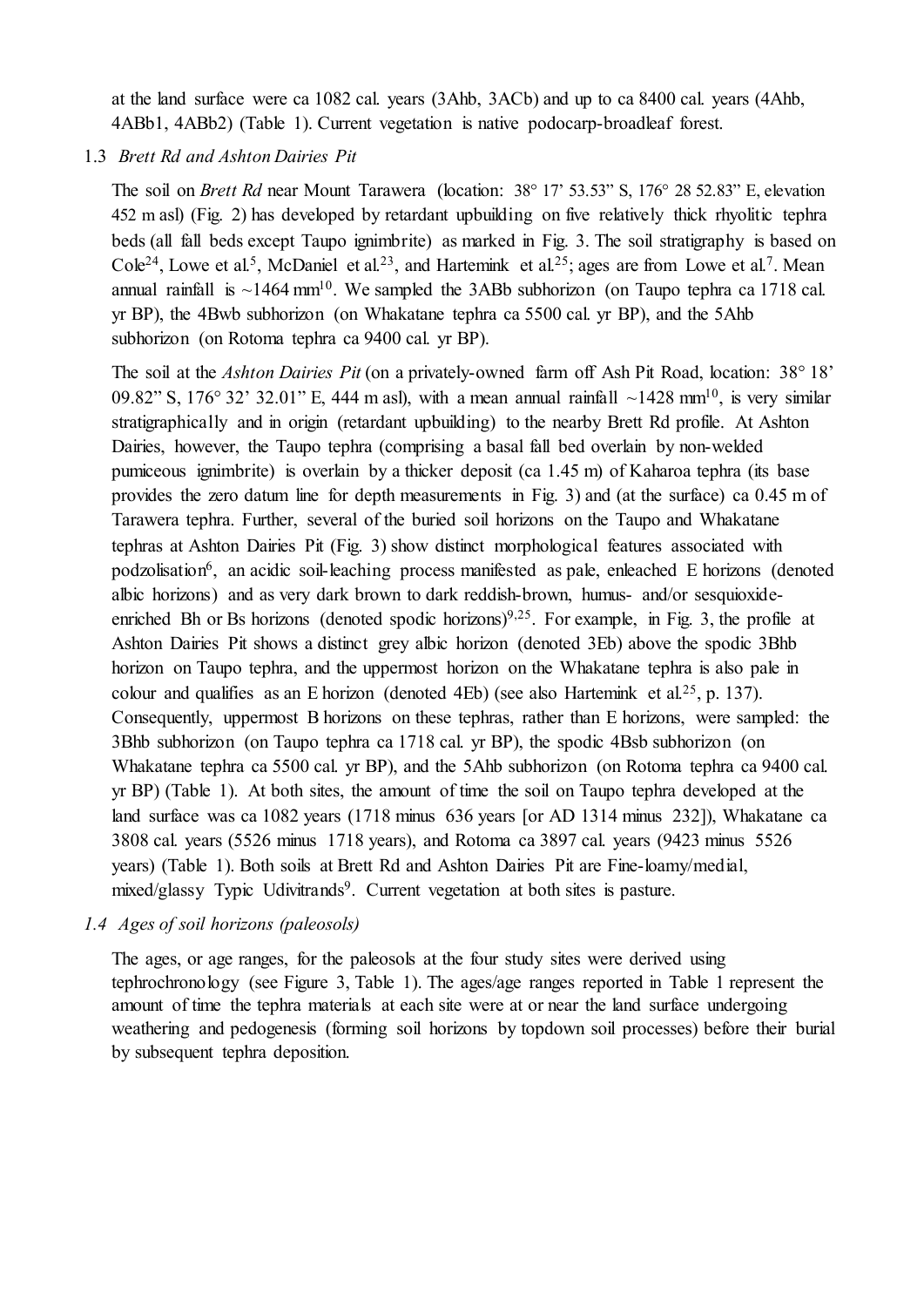

**Fig. SM1.** C NEXAFS spectra for indium foil (99.9975% purity) and samples attached to indium foil that was analyzed at NSRRC Beamline 24A1. (A) Indium foil that was used as sample holder. (B) Biochars that underwent pyrolysis at 400, 500, 600 and 700 °C. (C) Clay fractions extracted from other non-allophanic soils from Taiwan, Portugal, and Austria. Spectral features identified by the vertical lines in inset C correspond to carbon in (a) quinonic (284.3 eV), (b) aromatic (285 eV), (c) carboxylic/carbonyl (288.6 eV), and (e) carbonyl/carbonate (290.5 eV) functional groups. Note that there were no cartographic shifts of spectra in graph B to observe the difference of intensity of X-ray absorbance between samples, but spectra were slightly shifted in graph C to show those spectra clearly.

#### **References**

- 1. Hewitt, A. E., Balks, M. R. & Lowe, D. J. Allophanic Soils in *The Soils of Aotearoa New Zealand* 21-39 (Springer International Publishing, 2021).
- 2. Pullar, W. A. & Birrell, K. S. Parent materials of Tirau silt loam. *New Zealand Journal of Geology and Geophysics,* **16**: 677−686 (1973).
- 3. Lowe, D. J. Controls on the rates of weathering and clay mineral genesis in airfall tephras: a review and New Zealand case study. In: S.M. Colman and D.P. Dethier (Editors), *Rates of Chemical Weathering of Rocks and Minerals*. Academic Press, Orlando, pp. 265−330 (1986).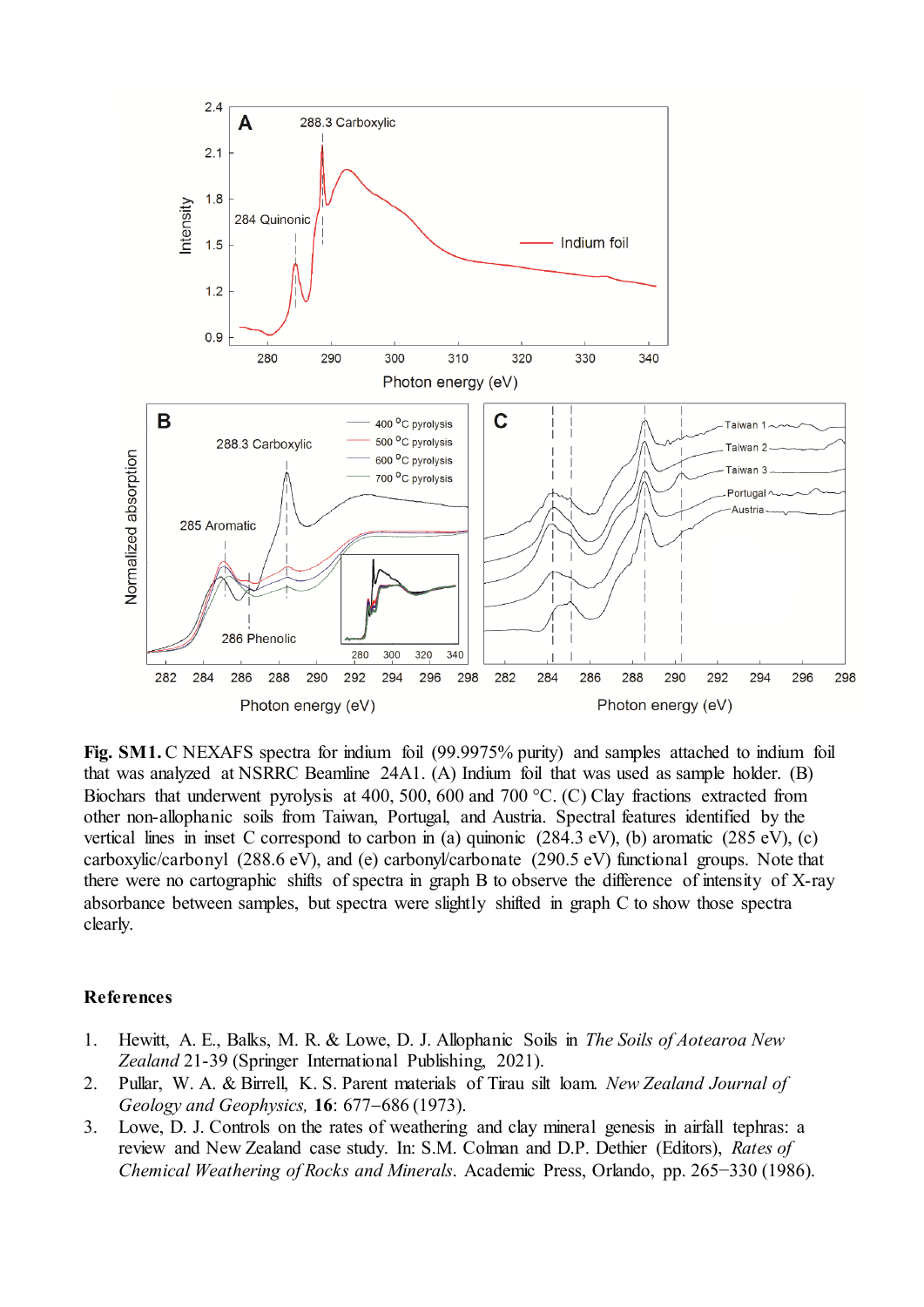- 4. Lowe, D. J. Stratigraphy, age, composition, and correlation of late Quaternary tephras interbedded with organic sediments in Waikato lakes, North Island, New Zealand. *New Zealand Journal of Geology and Geophysics*, **31**: 125−165 (1988).
- 5. Lowe, D. J., Neall, V. E., Hedley, M., Clothier, B., Mackay, A. Guidebook for Pre-conference North Island, New Zealand 'Volcanoes to Ocean' field tour, 19th World Congress of Soil Science, Brisbane. *Massey University Soil and Earth Sciences Occasional Publication*, **3**, pp. 1−239 (2010).
- 6. Lowe, D. J., Lanigan, K. M., Palmer, D. J. Where geology meets pedology: late Quaternary tephras, loess, and paleosols in the Mamaku Plateau and Lake Rerewhakaaitu areas. *Geoscience Society of New Zealand Miscellaneous Publication,* **134B**, pp. 2.1−2.45 (2012).
- 7. Lowe, D. J., Blaauw, M., Hogg, A. G. & Newnham, R. M. Ages of 24 widespread tephras erupted since 30,000 years ago in New Zealand, with re-evaluation of the timing and palaeoclimatic implications of the Lateglacial cool episode recorded at Kaipo bog. *Quaternary Science Reviews* **74**, 170−194 (2013).
- 8. Peti, L., Hopkins, J. L., Augustinus, P. Revised tephrochronology for key tephras in the 130-ka Ōrākei Basin maar core, Auckland Volcanic Field, New Zealand: implications for the timing of climatic changes, New Zealand. *New Zealand Journal of Geology and Geophysics,* **64**: 235−249 (2021).
- 9. Soil Survey Staff. *Keys to Soil Taxonomy, twelth edn*, 362 pp. (USDA Natural Resources Conservation Service, 2014).
- 10. Leathwick, J., Wilson, G., Rutledge, D., Wardle, P., Morgan, F., Johnston, K., McLeod, M., Kirkpatrick, R. *Land Environments of New Zealand*. Ministry for the Environment, Wellington, and Manaaki Whenua Landcare Research, Hamilton. 184 pp (2003).
- 11. Valentine, K. W. G. and Dalrymple, J. B. Quaternary buried paleosols: a critical review. *Quaternary Research*, **6**: 209−222 (1976).
- 12. Bronger, A., Catt, J. A. Paleosols: problems of definition, recognition and interpretation. *Catena Supplement*, **16**: 1−7 (1989).
- 13. Nairn, I. A., Kobayashi, T., Nakagawa, M. The ~10 ka multiple vent pyroclastic eruption sequence at Tongariro Volcanic Centre, Taupo Volcanic Zone, New Zealand: Part 1. Eruptive processes during regional extension. *Journal of Volcanology and Geothermal Research,* **86**: 19−44 (1998).
- 14. Lowe, D. J. & Pittari, A. The Taupō eruption sequence of AD  $232 \pm 10$  in Aotearoa New Zealand: a retrospection. *Journal of Geography (Chigaku Zasshi)* **130**, 117−141 (2021).
- 15. Topping, W. W. Tephrostratigraphy and chronology of late Quaternary eruptives from the Tongariro Volcanic Centre, New Zealand. *New Zealand Journal of Geology and Geophysics,* **16**: 397−423 (1973).
- 16. Donoghue, S. L., Neall, V. E., Palmer, A. S. Stratigraphy and chronology of late Quaternary andesitic tephra deposits, Tongariro Volcanic Centre, New Zealand. *Journal of the Royal Society of New Zealand*, **25**: 115−206 (1995).
- 17. Moebis, A., Cronin, S. J., Neal, V. E., Smith, I. E. M. Unravelling a complex volcanic history from fine-grained, intricate Holocene ash sequences at the Tongariro Volcanic Centre, New Zealand. *Quaternary International*, **246**: 352−363 (2011).
- 18. Hogg, A. G., Lowe, D. J., Palmer, J. G., Boswijk, G., Bronk Ramsey, C. J. Revised calendar date for the Taupo eruption derived by <sup>14</sup>C wiggle-matching using a New Zealand kauri <sup>14</sup>C calibration data set. *The Holocene*, **22**: 439−449 (2012).
- 19. Hogg, A. G., Wilson, C. J. N., Lowe, D. J., Turney, C. S. M., White, P., Lorrey, A .M., Manning, S.W., Palmer, J. G., Bury, S., Brown, J., Southon, J., Petchey, F. Wiggle-match radiocarbon dating of the Taupo eruption. *Nature Communications,* **10**: 4669 (2019).
- 20. [Voloschina,](https://www.mendeley.com/authors/57203974074) M., Lube, G., Procter, J., Meobis, A., Timm, C. [Lithosedimentological and](https://www.mendeley.com/catalogue/c3dac6b4-6e3e-35ab-866a-abea6f3bbfa1/)  [tephrostratigraphical characterisation of small-volume, low-intensity eruptions: the 1800 years](https://www.mendeley.com/catalogue/c3dac6b4-6e3e-35ab-866a-abea6f3bbfa1/)  [Tufa Trig Formation, Mt. Ruapehu \(New Zealand\).](https://www.mendeley.com/catalogue/c3dac6b4-6e3e-35ab-866a-abea6f3bbfa1/) *Journal of Volcanology and Geothermal Research*, **402**: 106987 (2020).